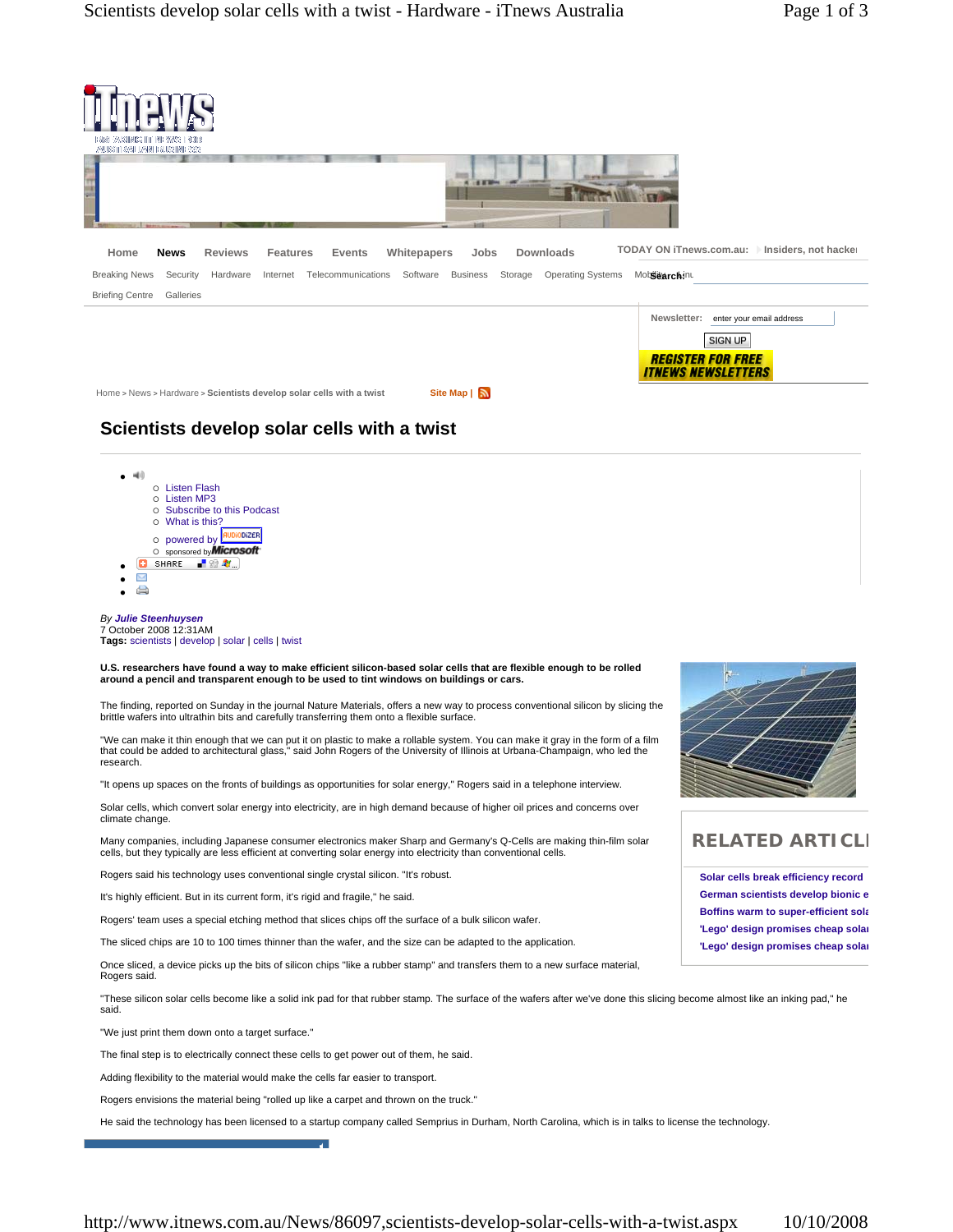| "It's just a way to use thing we already know well," Rogers said.                                                           |                                                                                               |                                                                                                                                  |
|-----------------------------------------------------------------------------------------------------------------------------|-----------------------------------------------------------------------------------------------|----------------------------------------------------------------------------------------------------------------------------------|
| KNOW. NOW                                                                                                                   | Copyright 2008 Reuters. Click for restrictions.                                               |                                                                                                                                  |
| Ads by Google                                                                                                               |                                                                                               |                                                                                                                                  |
| <b>Solar Systems Assembly</b><br>Accurate, Repeatable Fluid Amounts. Call Us Now & Improve Your Process!<br>www.EFD-Inc.com |                                                                                               | <b>Step-By-Step Solar Panels</b><br>How I Built Solar Panels At Home. Now I Save \$177/Month On Power<br>www.SolarAndWind4Me.com |
| Thoughts on this article? Add a comment below.                                                                              |                                                                                               |                                                                                                                                  |
| Be the first to comment on this article.                                                                                    |                                                                                               |                                                                                                                                  |
| Report this comment as offensive:                                                                                           |                                                                                               |                                                                                                                                  |
| * Indicates information we require to process your submission.                                                              |                                                                                               |                                                                                                                                  |
| Name:                                                                                                                       |                                                                                               |                                                                                                                                  |
| Email:                                                                                                                      |                                                                                               |                                                                                                                                  |
| Reason for offense:                                                                                                         |                                                                                               |                                                                                                                                  |
|                                                                                                                             |                                                                                               |                                                                                                                                  |
|                                                                                                                             |                                                                                               |                                                                                                                                  |
|                                                                                                                             |                                                                                               |                                                                                                                                  |
|                                                                                                                             | Your report will not be displayed.                                                            | <b>Report Comment</b><br>Cancel                                                                                                  |
| Name:                                                                                                                       |                                                                                               |                                                                                                                                  |
|                                                                                                                             |                                                                                               |                                                                                                                                  |
| Email:<br>(will not be displayed)                                                                                           |                                                                                               |                                                                                                                                  |
|                                                                                                                             |                                                                                               |                                                                                                                                  |
| Comment:                                                                                                                    |                                                                                               |                                                                                                                                  |
| (HTML not permitted)                                                                                                        |                                                                                               |                                                                                                                                  |
|                                                                                                                             |                                                                                               |                                                                                                                                  |
|                                                                                                                             |                                                                                               |                                                                                                                                  |
|                                                                                                                             |                                                                                               |                                                                                                                                  |
|                                                                                                                             |                                                                                               |                                                                                                                                  |
| Validation                                                                                                                  |                                                                                               |                                                                                                                                  |
| Enter the code you see below:                                                                                               |                                                                                               |                                                                                                                                  |
|                                                                                                                             |                                                                                               |                                                                                                                                  |
| 31868                                                                                                                       |                                                                                               |                                                                                                                                  |
|                                                                                                                             |                                                                                               |                                                                                                                                  |
|                                                                                                                             |                                                                                               |                                                                                                                                  |
|                                                                                                                             |                                                                                               |                                                                                                                                  |
| Submit Comment                                                                                                              |                                                                                               |                                                                                                                                  |
|                                                                                                                             |                                                                                               |                                                                                                                                  |
|                                                                                                                             | <b>View Now</b><br><b>SOA Performance: Scaling SOA Implementations</b>                        |                                                                                                                                  |
|                                                                                                                             | <b>Now And Into The Future</b><br>to provide greater business agility in the face of evolving | Many organizations look to Service-Oriented Architecture (SOA)                                                                   |
|                                                                                                                             | business requirements and<br><b>View Now</b>                                                  |                                                                                                                                  |
|                                                                                                                             |                                                                                               | View More Research                                                                                                               |
|                                                                                                                             | <b>TAGS</b>                                                                                   |                                                                                                                                  |
|                                                                                                                             |                                                                                               | Cells develop films make                                                                                                         |
|                                                                                                                             |                                                                                               |                                                                                                                                  |
|                                                                                                                             | scientists solar                                                                              |                                                                                                                                  |
|                                                                                                                             |                                                                                               |                                                                                                                                  |
|                                                                                                                             |                                                                                               |                                                                                                                                  |

http://www.itnews.com.au/News/86097,scientists-develop-solar-cells-with-a-twist.aspx 10/10/2008